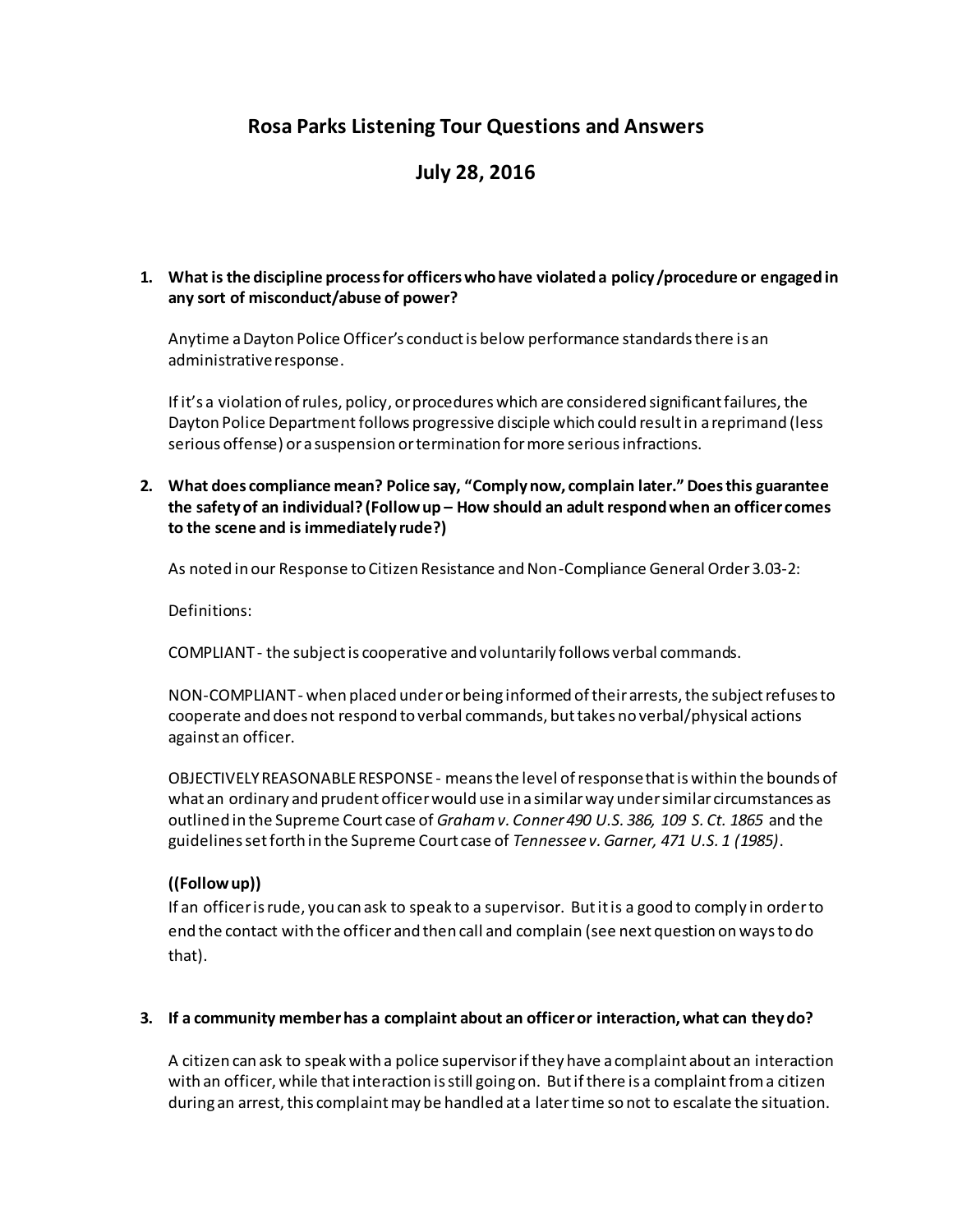A citizen can also call the Regional Dispatch Center (937-225-HELP) and ask to speak with a police supervisor after the interaction.

A citizen can also provide feedback or complaint on ou[r website](http://www.daytonohio.gov/FormCenter/Police-4/Feedback-Form-44) by clicking on the 'Feedback' icon at the bottom of the home page.

Or the citizen can also submit a complaint to the Professional Standards Bureau which has the primary responsibility of ensuring that our police officers respond in a professional manner and abide by proper police procedures in all circumstances. All complaints received by the Professional Standards Bureau are reviewed and addressed.

The Professional Standards Bureau can be reached in the following ways:

- [Email the Professional Standards Bureau](mailto:DPD_Prof_Stand_Bur_DG@daytonohio.gov)
- Call (937) 333-1018
- Appear in person at 371 W Second Street, Dayton, Ohio, 45402
- Send U.S. mail to 371 W Second Street, Dayton, Ohio 45402

Most complaints will require some form of personal contact with an investigator from the Professional Standards Bureau. You may be asked to provide a written or tape-recorded statement and to sign a formal complaint. If you are alleging that you received injuries during your contact with the police, we will need to photograph the injuries and medical reports may be required.

Anonymous complaints are also reviewed for investigation. However, each is considered on a case-by-case basis dependent upon the information provided in the complaint.

### **4. What can a community member do to encourage officers respond sooner to calls? Would it help to elaborate on the details of the incident?**

Response time of officers depends on call load and staffing. The Regional Dispatch Center has priority system(level 1-9, with 1 being the most serious type of call) in place so calls received are dispatched based on that system. Higher priority calls will get dispatched first and will get supersede lower priority calls, even if they were called in prior. So if a call is a priority 5 and is next in line to be dispatched, and the report of a shooting comes into the dispatch center, the shooting call (priority 1) will be given to those officers who were going to take the priority 5 call.

It's always advisable to give as much detail as possible to the call taker at the Regional Dispatch Centerwhen you make your call; it helps to prioritize each call correctly.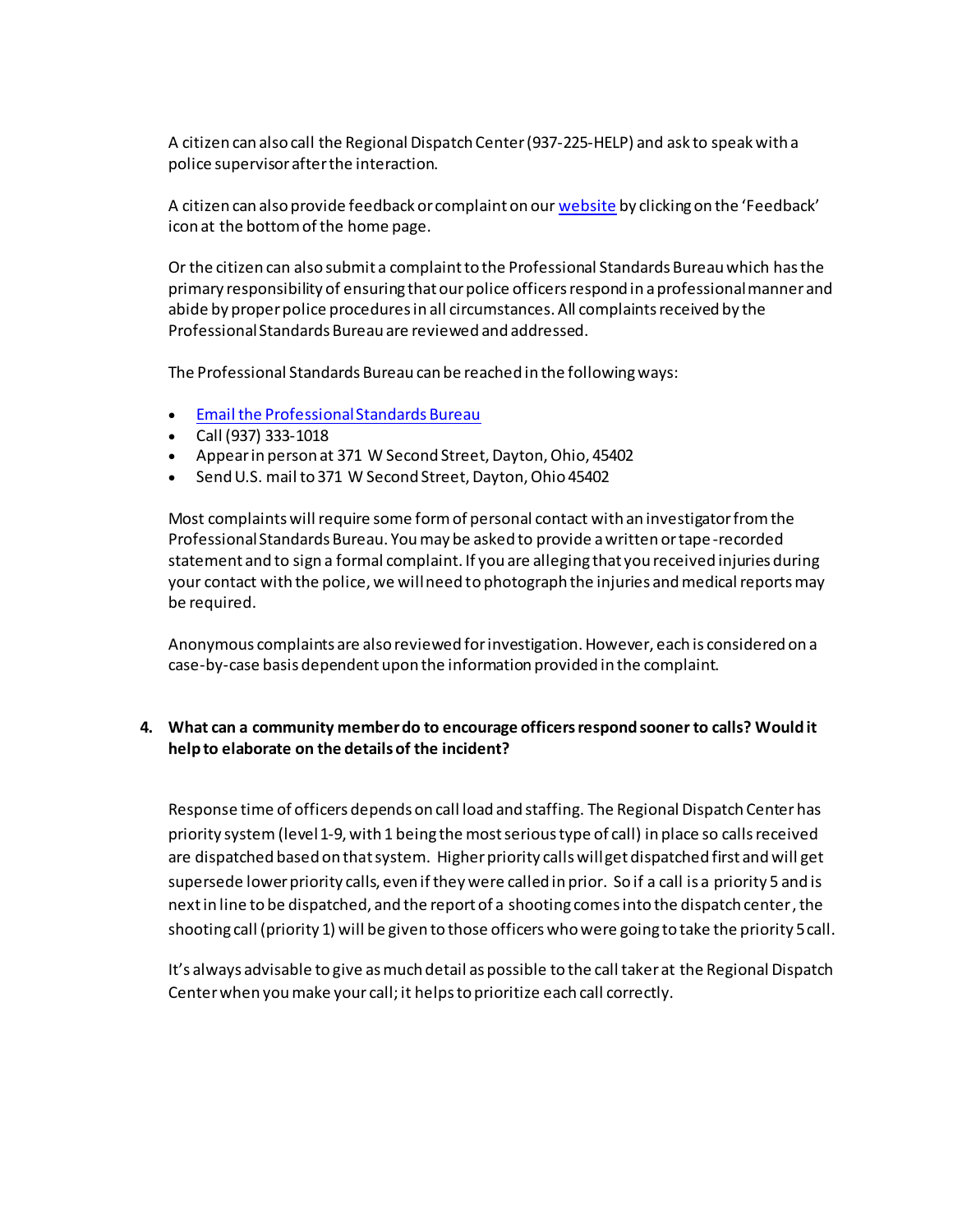**5. How much does the police department educate young recruits and new officers about the history that still fuels community-police relationships? Is there space for educating the police on issues facing communitiesthey serve?**

Recruits spend a minimum of 16 hours on Community Diversity & Procedural Justice during recruit training at the Dayton Police Academy. Specific topics in this course deal with relationships between race, genetics, physical characteristics as well as racism, biases and profiling. Itemstouched on during this block of instruction are reinforced throughout recruit training. Police recruits are also required to complete a community project during their 16 weeks with their Patrol Training Officer.

Current officers are required to attend a four hour course on Community-Police Relations.

## **6. What is the police force doing to improve their visibility and positive profile in the community?**

The Dayton Police Department utilizes numerous community policing based programs in order to interact with both adults and children across the city of Dayton. Here are just a few examples from 2015 and many of these programs and events are continuing:

- Coffee With a Cop events –18 total in 2015 11 EPOD, 5 WPOD, 2 CPOD
- Coffee With a Cop events –6 so far in 2016 4 EPOD, 1 WPOD, 1 CPOD
- Personal Safety Classes Taught –36 classes, 676 people trained
- Run, Hide, Fight Classes Taught 32 classes, 794 people trained
- Graduates from the Citizens Police Academy Fall '15 17
- Graduates from the Citizens Police Academy Spring '16 14
- Police and Youth Together Camp 57 kids attended in 2015, this program is expanding to include a camp in Westwood and in East Dayton in Summer 2016
- Landlord Association Members –96 this was implemented for information sharing and training purposes
- Police Officer/Citizen Mediation Program 17 cases
- 'What To Do When Stopped By Police' Presentation & Spaghetti Dinners –6 events in West Patrol Operations Division
- Painting with Police 10 events
- Graffiti Clean-up Sessions 6
- Police Recruiting Events –191 events from April-December 2015 with a total of 1400 applicants
- Awarded grant funding for PSN Grant to try to reduce juvenile crime in the Westwood Neighborhood (\$500,000)

Additionally, the Dayton Human Relations Council (HRC) works with and on behalf of the Dayton City Commission to foster integrative communities that include police and residents working together to reduce crime and improve living conditions throughout the City. The Community Police Council (CPC) was created in 2012 to advise the HRC on policy and systemic issues that challenge community-police relations. CPC is responsible for ensuring that Dayton is unified around its common goal of mutual trust, accountability, fairness and respect for all. The Council, comprised of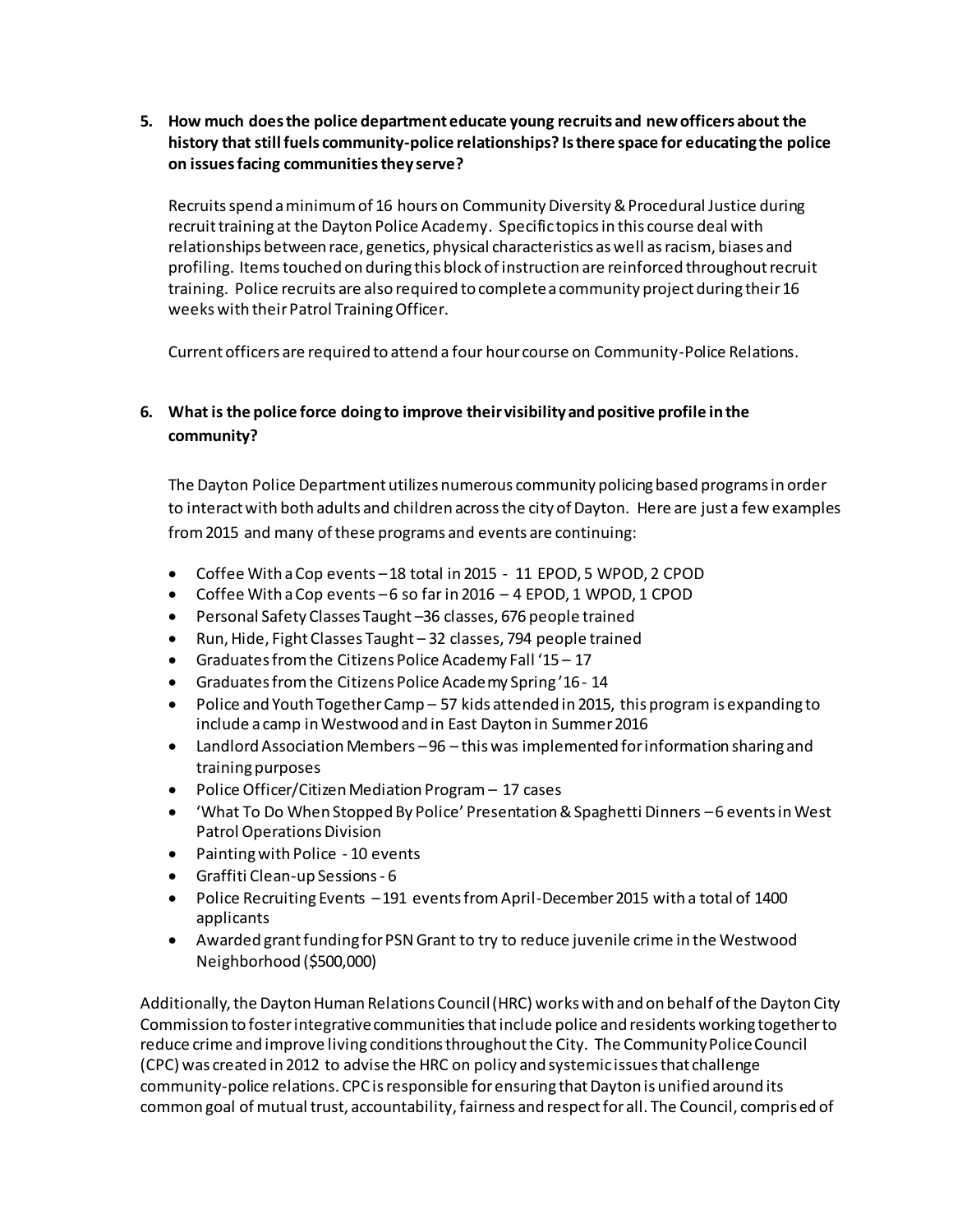community and faith-based leaders, law enforcement, and local government serves the Dayton community by ensuring mutual responsibility for public safety and by addressing concerns of all residents. Since its inception, CPC has been committed to:

- Creating opportunities for residents and youth to engage with police and speak-out about safety in their neighborhoods.
- Listening to individuals, social groups and organizations speak frankly about their relations with police.
- Building trust through clear and accurate communication.
- Responding swiftly to events dividing police from individuals, neighborhoods and the community.
- Coordinating activities city-wide to strengthen community-police relations.
- Developing mutual responsibility and accountability throughout the Dayton community for public safety.

A critical component of the CPC mission involves community outreach and engagement to expand opportunities for law enforcement and the communities they serve to foster trust, share communal experiences and enhance mutual understanding. Together, HRC has worked with CPC, Dayton Police Department and community partners to develop new and innovative solutions to build brides and create common ground:

### **Community Spaghetti Dinners**

Hosted by the CPC twice a year, community spaghetti dinners bring together area residents to talk about creating safe communities and reducing gun violence. Activities include community dialogues and a resource fairto help connect community to services designed to help stabilize and empower families and individuals.

### **High School Poetry Slams**

As part of an ongoing strategy to improve community relations and young adult citizen engagement, The Human Relations Council in partnership with the CPC, Victoria Theatre Association, and Dayton Public Schools host an annual Speak. Be Heard. Be considered poetry slam series. The series is designed to serve as the conduit for conversation and empowerment; using spoken word as a tool to address community concerns and issues young adults important, strengthen the relationships between law enforcement and the young adult community and cultivate community engagement.

### **Live w/ Honor Public Awareness Campaign**

Initiated by HRC, Live with Honor is a public awareness campaign designed to promote a visible and public message designed to change community norms around accepting a culture of violence. The campaign focuses on positive behavior among the community at large, networks, groups, and the individual and includes outdoor and transit advertising through the Greater Regional Transit Authority, community engagement events, a social media marketing campaign, and online video challenges. The campaign supports the CPC and The Community Initiative to